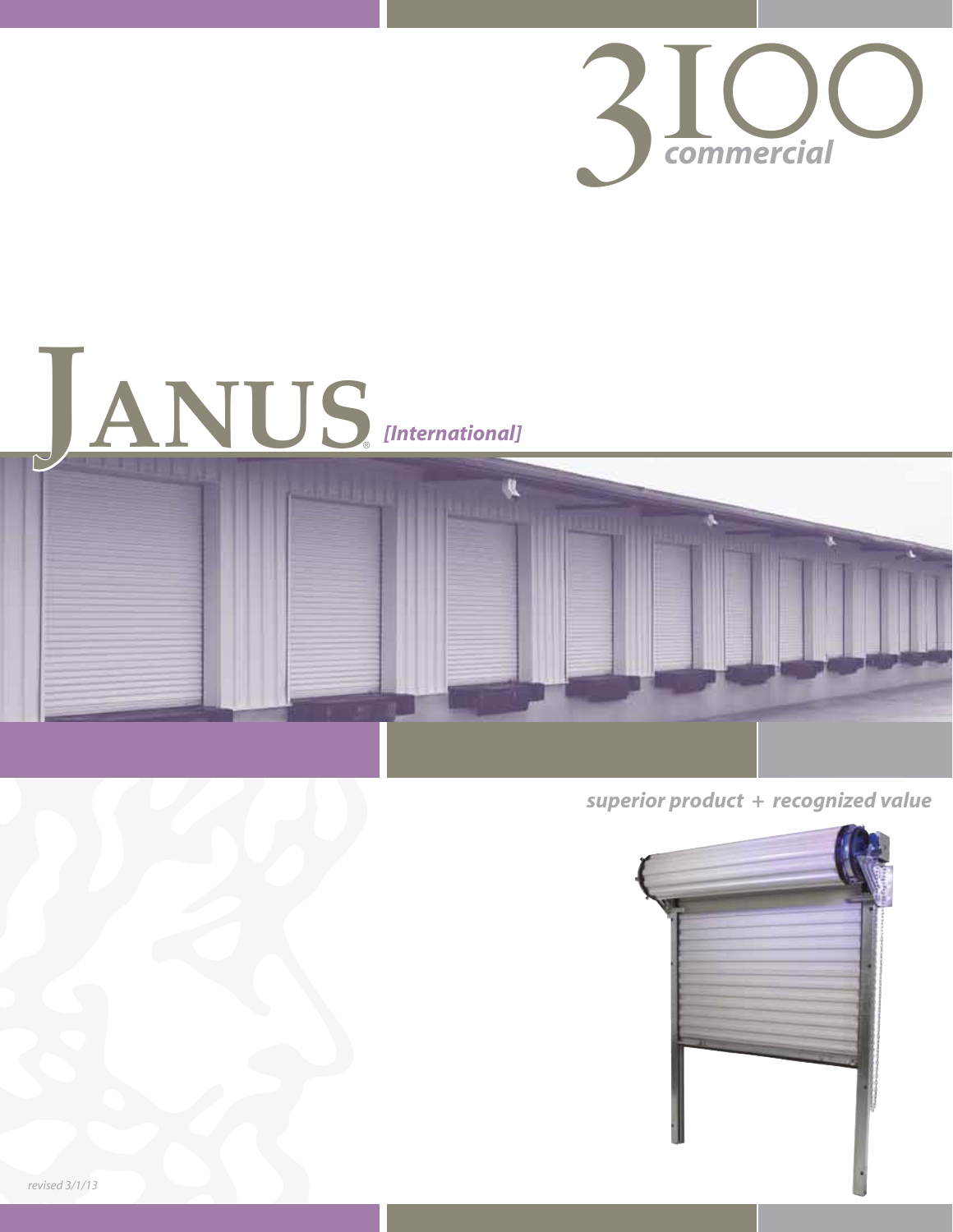

*The Janus Model 3100 is our certified wind load rated rolling sheet door that meets specified wind loads required by even the most stringent building codes. Independent laboratory testing proves how durable and strong this door really is. The quick installation and smooth operation, compared to other doors, further demonstrates how user friendly this door is. Backed by a one year warranty, it's no wonder this Janus model is* 

## **FEATURES** so popular.



The 26 gauge corrugated door curtain is manufactured from full hard galvanized grade 80 steel and coated with Super Durable polyester paint that is backed by a 40 year film integrity and 25 year no-fade limited paint warranty. Independently tested in accordance with ASTM-330, the series 3100 meets requirements of Standard Building Code, International Building Code and Florida Building Code. Design wind load is rated +36 PSF and -41 PSF for opening widths through 12'0" and +35 PSF and -38 PSF for opening widths over 12'0" through 16'0". Available in sizes up to 16'0"x 18'0" and in over 20 different standard colors.

Tough, durable and wide, heavy duty nylon strapping helps control curtain stretch while deadening sound and reducing wear. The 11 gauge windlocks provide the strength to meet the stringent wind load requirements when engaged under load; however, easy operation is provided during load-free operation because the windlocks do not come in contact with guide.





The slide bolt lock assembly affixed to the bottom bar at each end of the door curtain fastens through the guide to securely keep the door locked and in the down position. Padlocks can be attached to the slide to further secure the door.

The flat door stop slide makes installation quicker. Simply slide through the holder on the guide and affix with a fastener.



The 12" enclosed barrel houses the dead axle assembly and protects the factory lubricated springs from direct contact with environmental elements. The inherent strength provided by the spiral barrel minimizes axle deflection, providing smoother operation. Because the curtain is attached by screws and not seamed to the barrel, replacement of either independent assembly is cost-effective, quick and easy.

Grease-filled, shielded radial ball bearings at the drums provide longevity and smooth operation. Factory installed insert nuts help make the installation of the chain hoist and operator sprocket easier.



A cam-action spring tension holding device allows quick, easy and equal adjustment of the tension on all springs simultaneously from one end of the door. The cam tensioner bites into the axle helping to eliminate the unwanted spinning of the axle during the initial spring loading or adjustment process.

> A reduced drive chain hoist for smoother operation is standard on all door sizes.





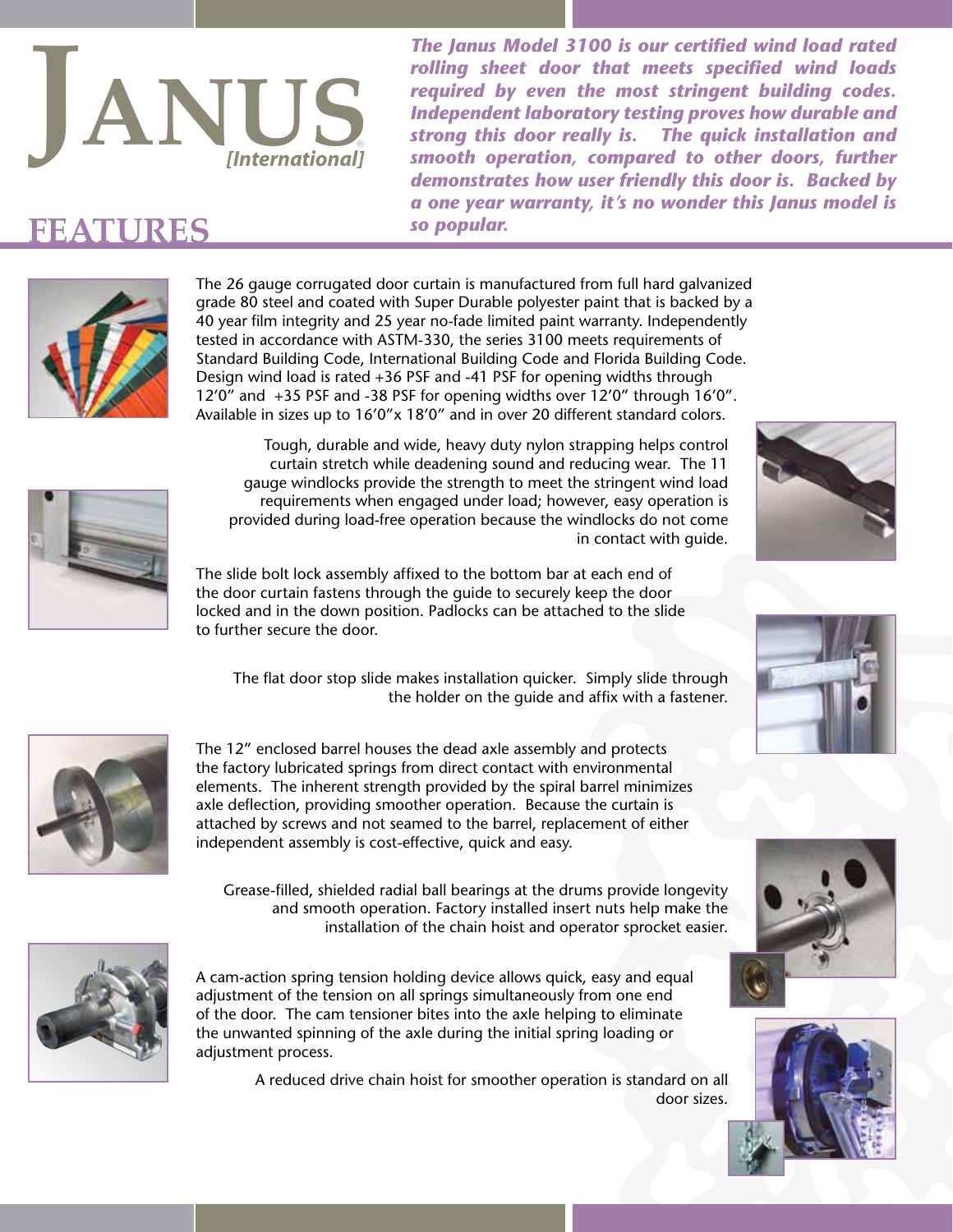#### *superior product + recognized value*

*Three manufacturing facilities located throughout the United States and a team of experienced door experts are available to assist you with any of your door needs.*

One year warranty on workmanship and material.



3100 *commercial*



Mounting brackets are engineered and designed with deep embossing for strength, and are independently tested to withstand more than 2,700 pounds per pair. The installation-friendly mounting brackets feature safe rounded edges and slots that allow for easy vertical adjustments as well as various installation preferences.

Convenient spring tension adjustment is accommodated by inserting a common ½" ratchet tool into the end of the drive shaft and rotating. Initial loading of the door tension can be easily accomplished with a ratchet without the difficulty of spinning the door. This innovation also allows the tension to be easily measured and managed with a torque wrench.





The electrical operation kit includes a sprocket and torque struts that equip the door for wall mounted jackshaft electric operators and can be furnished in lieu of reduced drive chain hoist when provided.

The Pantheon range of low voltage DC operators are designed to fit enclosed internally in the barrel of the rolling door, providing quiet and efficient operation but requiring only minimal side room. The logic controller is designed to be readily compatible with external transmitters, receivers, photo eyes and sensing edges. The operator hand side must be specified when ordering. Ask a sales representative for more details.





Insulation is made of a foil backed, dual layer of heavy-duty polyethylene air-bubble insulation secured in place with a strong adhesive and joined by mylar film. (Top draft stop and side draft stops are also included.)

The header seal attaches directly to the header and extends up to 5" to the door curtain to form an effective barrier from environmental elements.

The top draft stop mounted to the door curtain provides a 2-¼" weather seal between the door and the header.

## **guide details**

Universal mount 4" deep 11 gauge galvanized steel wind bar guides require no pre-installation modifications for steel, concrete or filled masonry block applications.